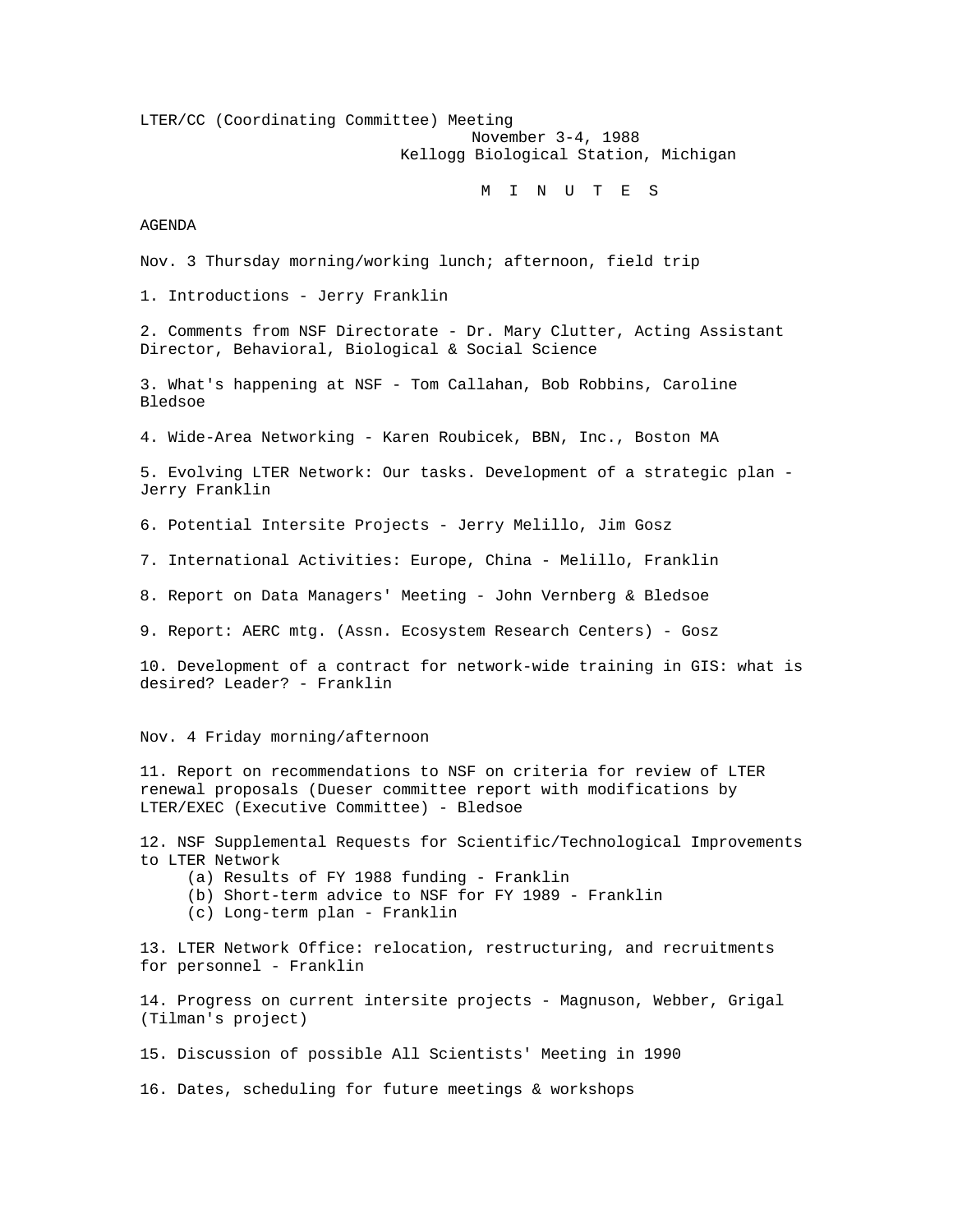17. Procedure for rotation of members of Executive Committee

18. Publication plans - Newsletter, revision of LTER Network Guide ("blue book"), 1989 issue of LTER Personnel Directory

19. Activities - Environmental Protection Agency, International Geophysical Biological Program

20. Development of scientific goals for LTER network - continuation of Goal Setting Exercise initiated at the April 1988 LTER/CC meeting at H.J. Andrews LTER, Oregon - Magnuson

## HIGHLIGHTS:

A. Six Year Cycle for LTER Reviews and Renewal Funding

NSF outlined a 6 year plan for review and renewal of LTERs. The basics: Sites are grouped into 3 cohorts and receive 6 year grants. Extensive NSF Project Reviews (on site) occur in the 3rd year. For each cohort in their renewal year, renewal proposals are due Feb. 1, panels meet in April, renewal funding dates are Oct. 15. Annual progress reports are due in June. See Table 1 for other important details.

B. Short-Planning and a Long-Term Strategic Plan

 The LTER/CC will begin development of both short- and longterm plans. A Strategic Plan will be put together by the LTER/EXEC. This plan will have several parts, including a short-term GIS section, a longer-term technology plan, and a long-term goals and implementation section. The LTER/EXEC will utilize extensive input from several committees and working groups. This plan will be developed during 1989 and presented to the LTER/CC at their October 1989 meeting.

 A short-term plan for Geographic Information Systems (GIS) use, training, and network coordination will be developed by a working group: David Foster (Harvard Forest, HFR), chair, and experts from Central Plains (CPR), North Temperate Lakes (NTL), Sevilleta (SEV), and Niwot Ridge (NWT).

 A long-term plan for Technological Improvements will be developed, following the initial work of an NSF Advisory Committee (H.H. Shugart, chair). This committee consists of: Jim Gosz (SEV), chair; Melillo (HFR), Lillesand (NTL), Kjerfve (North Inlet, NIN), Gage (Kellogg, KBS) and Stafford (Andrews, AND).

C. The LTER Network Office will be moved to the University of Washington, Seattle, where Franklin is located. The office will be restructured in order to provide increased network-wide coordination. The new office will consist of the Chair of LTER/CC (Franklin), an LTER Research Coordinator (currently Bledsoe), an administrative assistant (Judy Brenneman's successor), a network data manager (to be hired), and a Network Manager (to be hired).

D. The LTER/CC recommended that NSF give priority in its allocation of LTER supplemental funds (for Sci/Technology) in FY 1989 to 2 categories: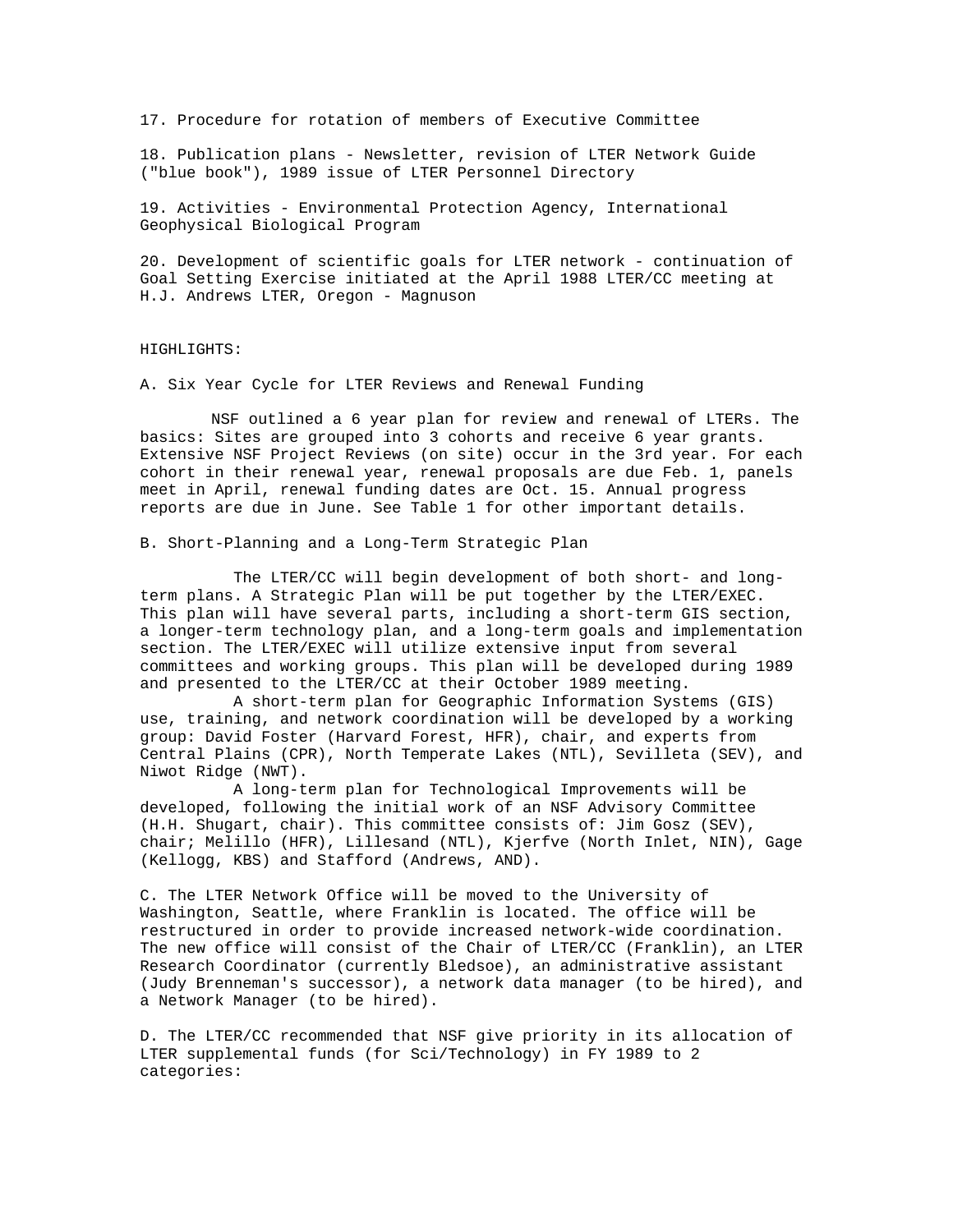(a) M.S.I. (Minimum Standard Installation) technologies for all LTER sites. These M.S.I.'s are defined under Topic 12-(b).

 (b) Proposals which have the largest implication for the network as a whole e

DETAILED COMMENTS ON AGENDA ITEMS:

1. General introductory comments by Franklin.

2. Dr. Clutter:

 Dr. Clutter is the new Acting Asst. Director of BBS. The BBS has several divisions including BSR (Biotic Systems & Resources Division), John Brooks Director. Clutter commented on the possible doubling of NSF's budget by 1993. She stated that the number one priority for research dollars will be in the areas of education and human resources. She also emphasized the importance of programs to attract women and minorities in science. The S & T Centers (no more than 10% of NSF's budget) will continue. Clutter said she had come to learn about LTER.

3. What's happening at NSF?

 Callahan outlined NSF's FY 1989 budget with LTER-associated funding for the 3 new LTER sites and for the Sci/Technology Supplements. Funding was about half the requested amount; about S1. 1 million is available for the Supplements. He surveyed the LTER/CC for estimates of response to NSF's new program to fund supplements to current grants, supporting nonLTER scientists to work at LTER sites. At least 35 supplements are expected. He mentioned NSF's new Mid-Career Fellowships. Bledsoe outlined the new 6 year funding cycle.

Proposed New LTER 6-Year Funding Cycle

EVEN YEARS: Renewal proposals, Feb; Panels, Apr; Renewals,

Oct.

### ODD YEARS: Mid-Term Project Reviews at sites

GUIDELINES: Sites, grouped in 3 cohorts, will receive 6 year grants. Site reviews are in the 3rd year, panel reviews in the 6th year. The panel could recommend either renewed funding or conditional funding with a mandatory review 2 years hence. Panels could not recommend a decline until after the second review. However, the Foundation reserves the right to terminate a project, which upon evaluation, is not fulfilling the obligations of an LTER program.

| Projects   | Renewal Panel |          | Renewal Mid-Term | Annual |         |
|------------|---------------|----------|------------------|--------|---------|
|            | Proposals     | Review   | Date             | Review | Reports |
| Cohort I   | Feb 1,1990    | Apr 1990 | Oct 15,1990      | 1989*  | June    |
| Cohort II  | Feb 1,1992    | Apr 1992 | Oct 15,1992      | 1990*  | June    |
| Cohort III | Feb 1,1994    | Apr 1994 | Oct 15,1994      | 1991   | June    |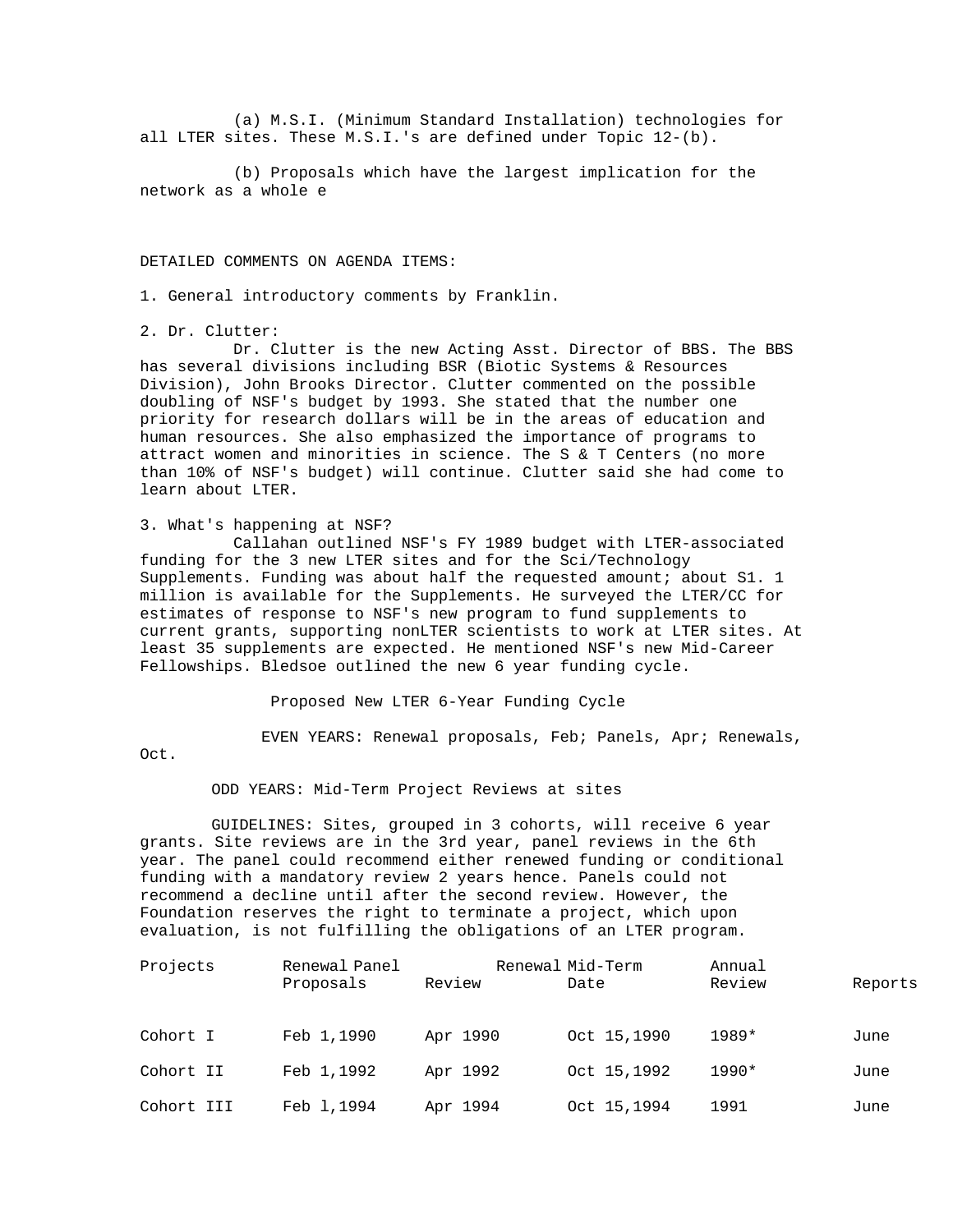\*Out of Phase

Renewal Years: Mid-Term Reviews: Cohort I 1990, 1996, 2002,...........1993, 1999, 2005<br>Cohort II 1992, 1998, 2004,..........1995, 2001, 2007 Cohort II 1992, 1998, 2004,...........1995, 2001, 2007 Cohort III 1994. 2000 2006 ...........1997 2003 2009 COHORT I COHORT II COHORT III Andrews Bonanza Creek Cedar Creek<br>Central Plains Hubbard Brook Jornada Central Plains Hubbard Brook Jornada Coweeta Kellogg Harvard Forest

 Konza Arctic Tundra Luquillo, Puerto Rico VA Coast Reserve North Inlet N. Temp Lakes

## 4. Wide-Area Networking

 Bob Robbins (NSF) and Karen Roubicek (BBN, Inc.) outlined an NSF-sponsored workshop on networking for 1 rep from each LTER site. This workshop, sponsored by NSFNET Program, DNCRI (Division of Networking & Communication Research & Infrastructure, Dr. Dan Vanbelleghem, contact person) will be held at the Univ. of Illinois Super-Computer Center, spring 1989. Details are being worked out by Vanbelleghem.

5. Strategic Plan

Franklin described the increasing demands on the LTER Network as well as increasing opportunities. He stressed the importance of LTER being in control of their future and outlined the need for a 5-Year Strategic Plan - including Goals, Structures needed to achieve these goals, Resources, Cross-site Research, International Activities, etc. This document will be useful for communication and planning within the LTER Network as well as for education of outside agencies.

Franklin said the LTER/EXEC would develop a draft of this plan, utilizing extensive input from several committees and working groups. This plan will be developed during 1989 with discussion at LTER/CC meetings, followed by presentation to NSF, hopefully by fall 1989. The final plan will be evaluated each year and modified if needed. Various working groups and committees will be formed to work on this plan. Franklin designated 2 such groups to work this fall.

A short-term plan for Geographic Information Systems (GIS) use, training, and network coordination will be developed by a working group: David Foster (Harvard Forest, HFR), chair, and experts from Central Plains (CPR), North Temperate Lakes (NTL), Sevilleta (SEV), and Niwot Ridge (NWT).

A long-term plan for Scientific and Technological Improvements will be developed, following the initial work of the NSF Advisory Committee (H.H. Shugart, chair). This committee consists of: Jim Gosz (SEV), chair; Melillo (HFR), Lillesand (NTL), Kjerfve (North Inlet, NIN), Gage (Kellogg, KBS) and Stafford (Andrews. AND).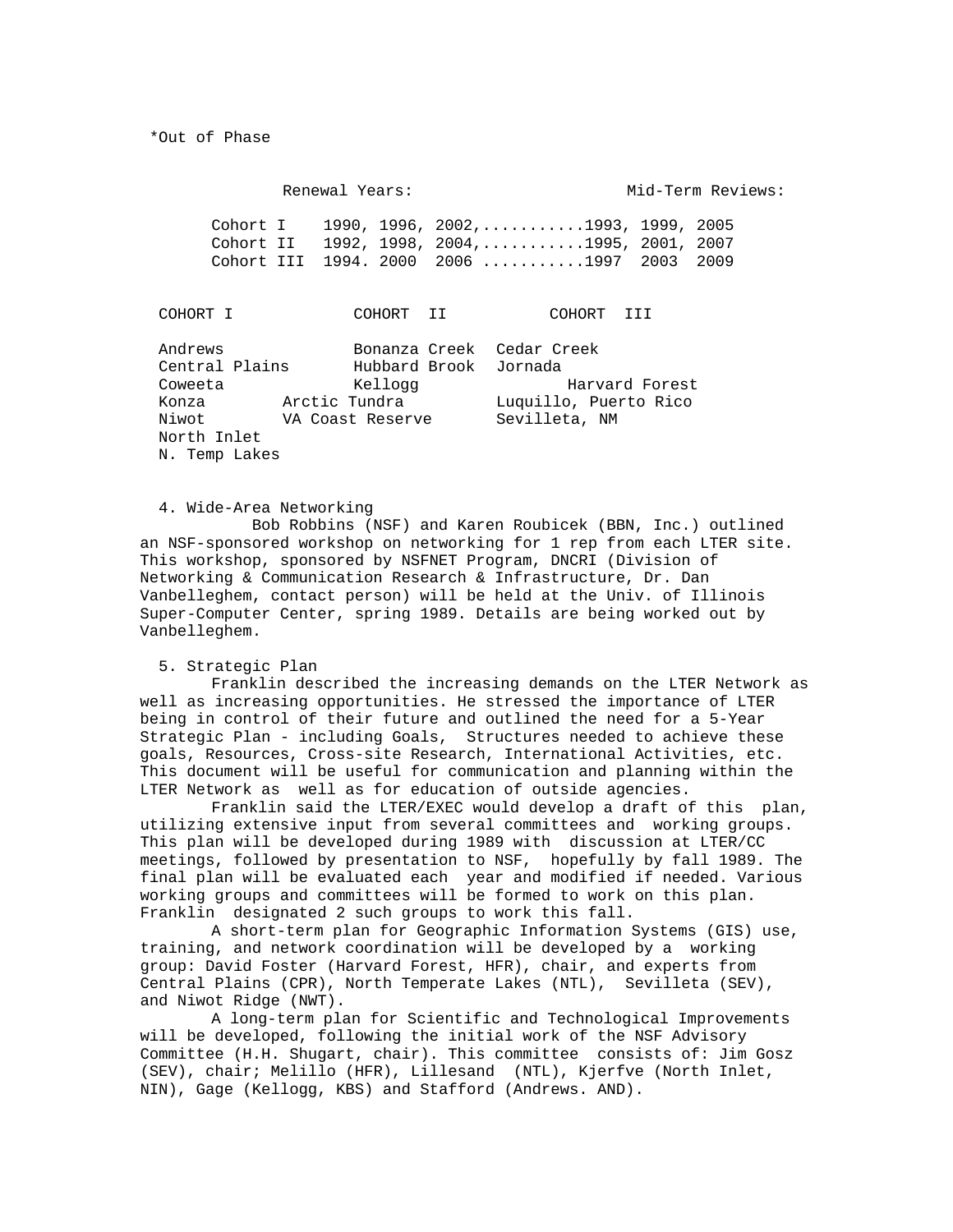## 6. Potential Intersite Projects

Melillo outlined 3 workshops to be organized by the Harvard Forest LTER and to be held in 1989. #1: May 1989 Litter Decomposition Workshop, designed to identify factors controlling decomposition dynamics across sites in the LTER Network and to evaluate the relative importance of above- vs. below-ground litter. #2: Sept. 1989 Trace Gas Exchanges Workshop, focusing on gaseous exchanges between upland soils and the upper atmosphere. #3: Nov. 1989 Remote Sensing Workshop with an emphasis on using these tools to detect plant canopy chemistry.

 Gosz described a proposal from The Technology Application Center, Albuquerque NM, to purchase and archive remotely-sensed data for all LTER sites on a routine basis several times each year. After discussion, the LTER/CC decided to postpone a response to TTAC and allow time to explore other options, particularly from persons at LTER sites.

#### 7. International Activities

 Melillo reported on a 4-day Sept 1989 meeting in Germany. A number of mostly European scientists discussed with several LTER representatives the formation of an "LTER-like Network" in Europe. Representatives from China and Australia were also very interested. Franklin said that 10+ sites are being established in China, with an emphasis on agro-ecosystems. Possible reciprocal visits between Chinese and U.S. LTER programs were discussed.

#### 8. Data Managers' Meeting

 Vernberg and Bledsoe handed out a report by Michener (NIN) and Stafford (AND) on the Aug 1988 Data Managers' meeting. In this report, Michener outlined critical problems and possible solutions:

(1) Lack of adequate archival hardware.

(2) Lack of support for intersite communication. Solutions - more use of Bitnet, establishment of LTER Bulletin Board. The 2nd solution, an LTER Bulletin Board, has just been implemented by Tom Kirchner at Central Plains.

- (3) Lack of funds for hardware/software for upgrading data mgmt.
- (4) High turnover of data mgmt. personnel due to low salaries.

(5) Inadequate support for data mgmt. at some sites.

#### 9. AERC Meeting

 Gosz described the Oct 1988 AERC meeting. EPA gave a presentation, outlining a long-term research program for next year, with about S35 million in funds (about 50% for ecological research). Gosz and others plan to contact EPA, DOE, NASA, etc. for further information. Gosz also commented on future lobbying activities by AERC. Dr. Clutter expressed her strong concerns that lobbying of Congress might have major negative effects on future funding for NSF, particularly if funds are "ear-marked" by Congress for certain programs.

 Melillo, also attending the AERC meeting, reported that this group will organize an NSF-sponsored workshop in spring 1989 to consider the establishment of a national center for synthesis, comparative ecosystems analysis and modeling. An AERC Steering Committee will prepare the proposal.

10. GIS Training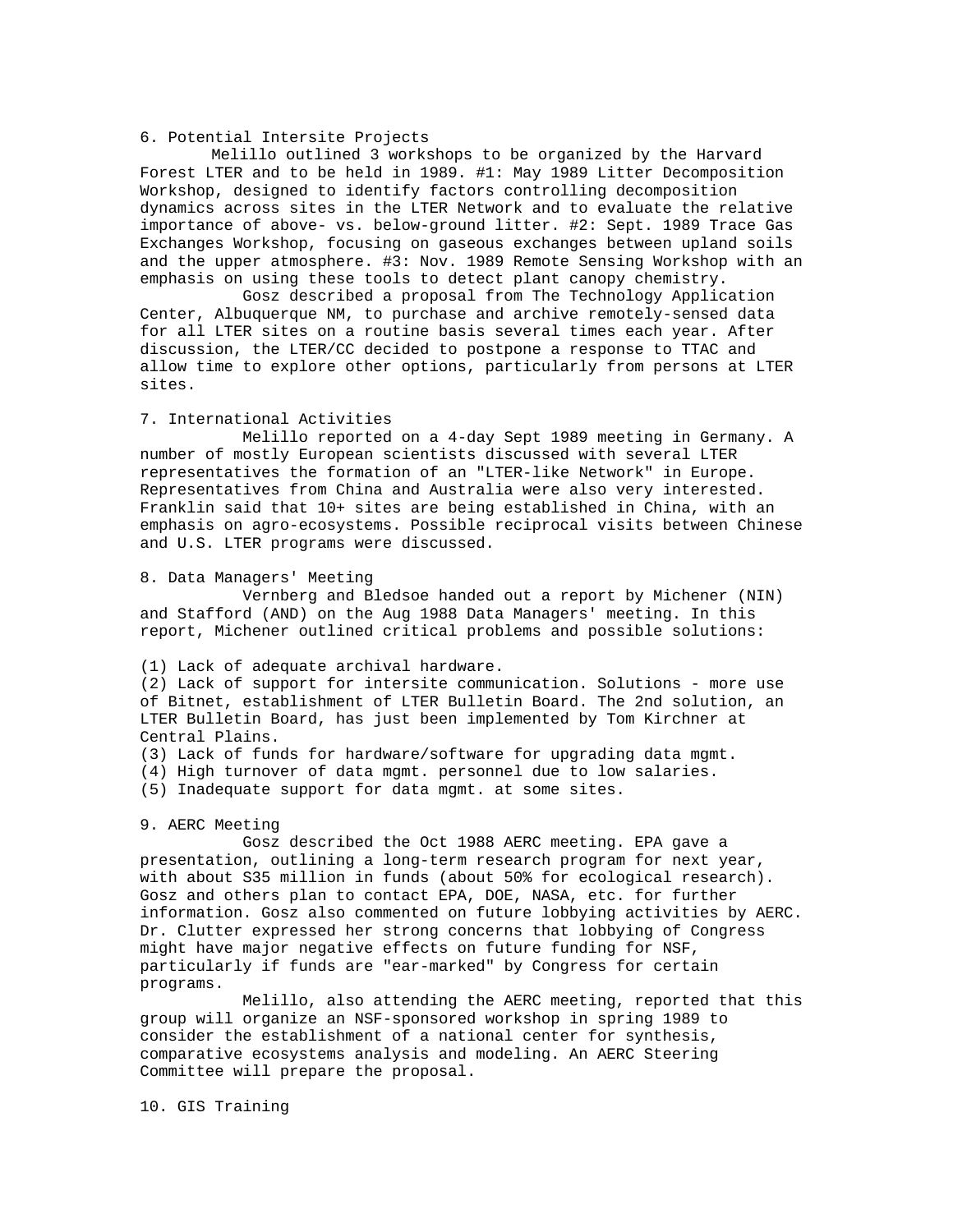Franklin asked David Foster's committee to meet in Dec and workout details for an LTER training session for GIS. About 2 persons per site would be able to attend. A likely candidate for this training is ESRI (Environmental Systems Research Institute, developer of ARC/INFO software).

### 11. Criteria for Review of LTER Renewal Proposals

 Bledsoe reported on criteria developed first by Dueser's committee and modified by the LTER/EXEC. This development of criteria was in response to a request by NSF at the June LTER/EXEC meeting. The LTER/EXEC suggested a new structure for LTER Renewal proposals consisting of 2 sections. The first section (20-30 pages) would be organized in any manner desired by the site and would cover any material they wished. The second section would have a list of specific topics to be addressed, such as: long-term data sets and continuity of experiments/data; inter-site activities; leadership, management and organization; synthesis and modeling; new projects; data management; the 5 core areas; related research at LTER sites; dissemination of knowledge to a wider community; etc.

 In the discussion, many people commented on the difficulties in conveying the sense of an LTER site with all its complex, multi-investigator projects. The value of ad hoc reviews was debated. One person suggested that the panel make site visits, and another person suggested that each LTER submit, with its proposal, a video! No decisions were made at this time; the EXEC will draft a response in time for use by sites preparing renewal proposals in the summer of 1989.

## 12. Supplemental Requests for Sci/Technology

 Callahan outlined NSF's guidelines for supplemental requests or Scientific and Technological Improvements for FY 1989. Basically new proposals are required, the deadline is Feb l, 1989, a focus on network-wide benefits from funding is strongly encouraged, and proposals will have to be extraordinary for the annual budget request to exceed \$150,000 (\$200,000 maximum). A summary of NSF's guidelines, based on Callahan's comments, is included below.

GUIDELINES FOR SUBMISSION OF SUPPLEMENTAL REQUESTS:

1. FY 1989 funding requires new requests; all sites are eligible. There will be an open competition for FY 1989 funds for supplemental requests for Scientific/Technological Improvements at LTER sites. Any site who wishes to be considered for funding must submit a request. Current requests, if any, should be resubmitted. Any site, whether funded in FY 1988 or not, may submit a request.

2. All supplements are for 1 year; new requests must be submitted each year. New requests may include substantial components of previous requests, if desired. Requests with a multi-year context are encouraged, but there can be no out-year commitment, since the availability of these supplemental funds to NSF is uncertain for outyears. While there can be no out-year commitment, NSF strongly encourages multi-year plans. These plans are very useful in evaluation of the proposals, network-wide coordination, budget planning at NSF,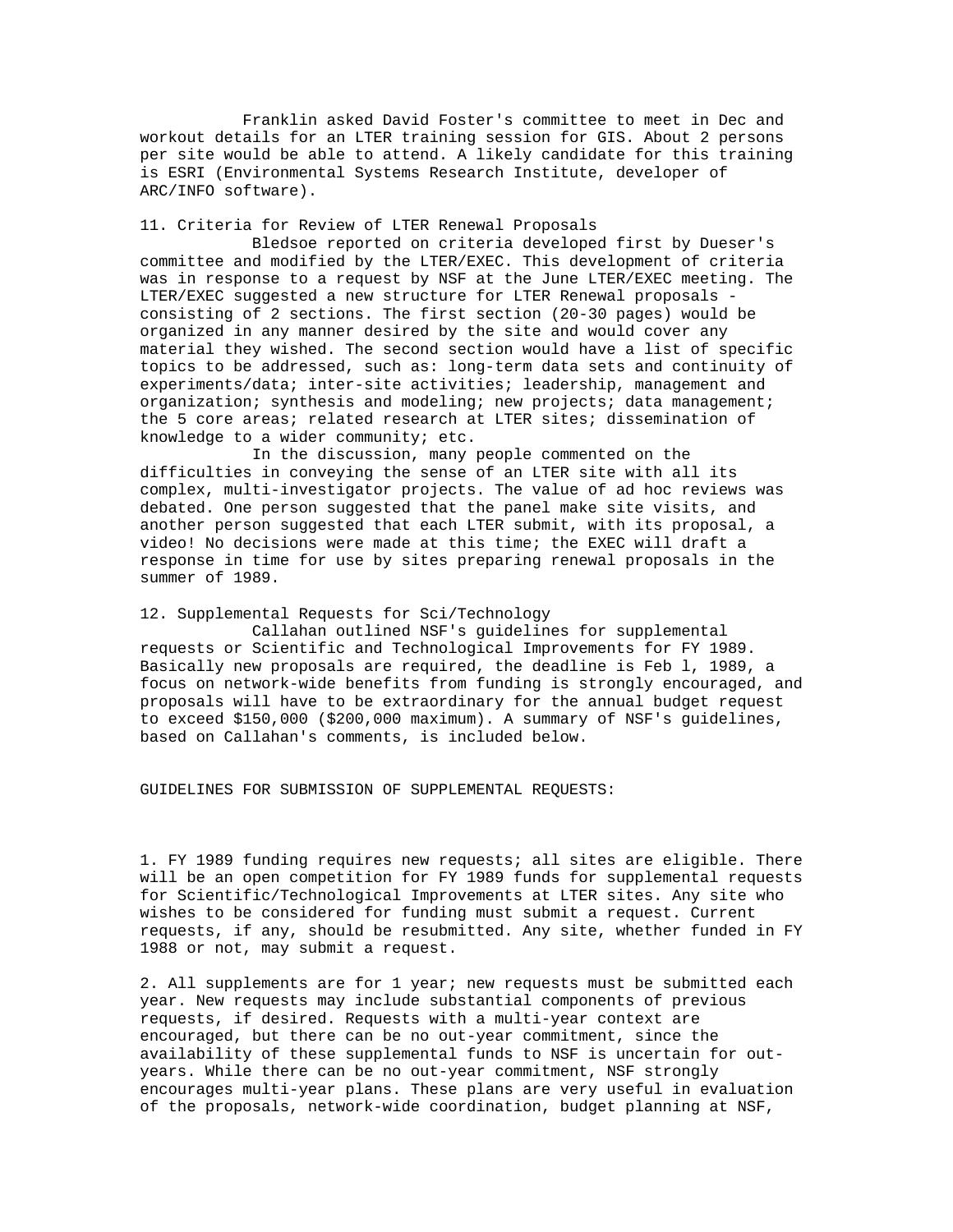and development of new programs/initiatives at NSF. NSF does expect that funding for the Scientific & Technical Supplements. will be available for some years into the future.

3. Topics: GIS, Remote Sensing, Computer Networks, Database Development, other technologies (Shugart report). The topics for which Sci/Tech supplements may be requested include acquisition of:

a) Geographic Information System capability

b) Remote-sensing analysis capability

c) Computer networks (LAN, WAN, etc.)

d) LTER Database management system

 e) other technological improvements in the context of the LTER Sci/Tech Report (Shugart et al. 1988).

 This listing indicates that topics other than or in addition to GIS technology may be the focus of the proposal.

4. Requests with multi-site components or with benefits to the network are more likely to receive favorable consideration.Requests which have a multi-site component or significant advantages to the LTER network or which are supportive of an overall LTER plan will be considered for funding before those without these aspects.

5. Investigators should realize that a request would have to be extraordinary to receive more than \$150,000-\$200,000/year to a site. Total FY 1989 funds available for LTER Sci/Tech Supplements are about \$1, l00, 000.

6. Accountability for previous year's funding is important. Sites who were funded in FY 1988 and who submit requests for FY 1989 must indicate how FY 1988 funds have been and are being used. NSF recognizes that these sites have had only about 5 months (Sept  $1, 1988$  - Feb  $1,$ 1989) of funding from FY 1988.

Franklin responded to Callahan's comments with an outline of MSI's developed by the LTER/EXEC. He stated that two items should be given consideration in selection of supplemental funds. The highest priority should be given to proposals that bring a site up to a least common denominator (MSI) in computer/GIS capabilities. The next priority should be given to proposals that have the largest impact on the network or that increase its ability to function as a network.

 After considerable discussion among members of the LTER/CC on the merits/demerits of MSI's, there was a consensus that a major objective should be to move all sites to MSI's in FY 1989. The LTER/CC voted to recommend to NSF 2 priorities for funding

Supplemental Requests for FY 1989:

(1) MSI (previously called LCD's or least common denominator) technologies which must exist at all LTER sites (including the network office) for the network to achieve its goals.

(2) Proposals with the largest implication for the network as a whole. Based on preliminary cost estimates for MSI's of about \$80,000 per site, several persons suggested that NSF might be able to fund all sites who needed MSI's, assuming that about \$1,100,000 was available and that 5-6 sites had already been funded. Other persons argued for inclusion of proposals with network implications. After much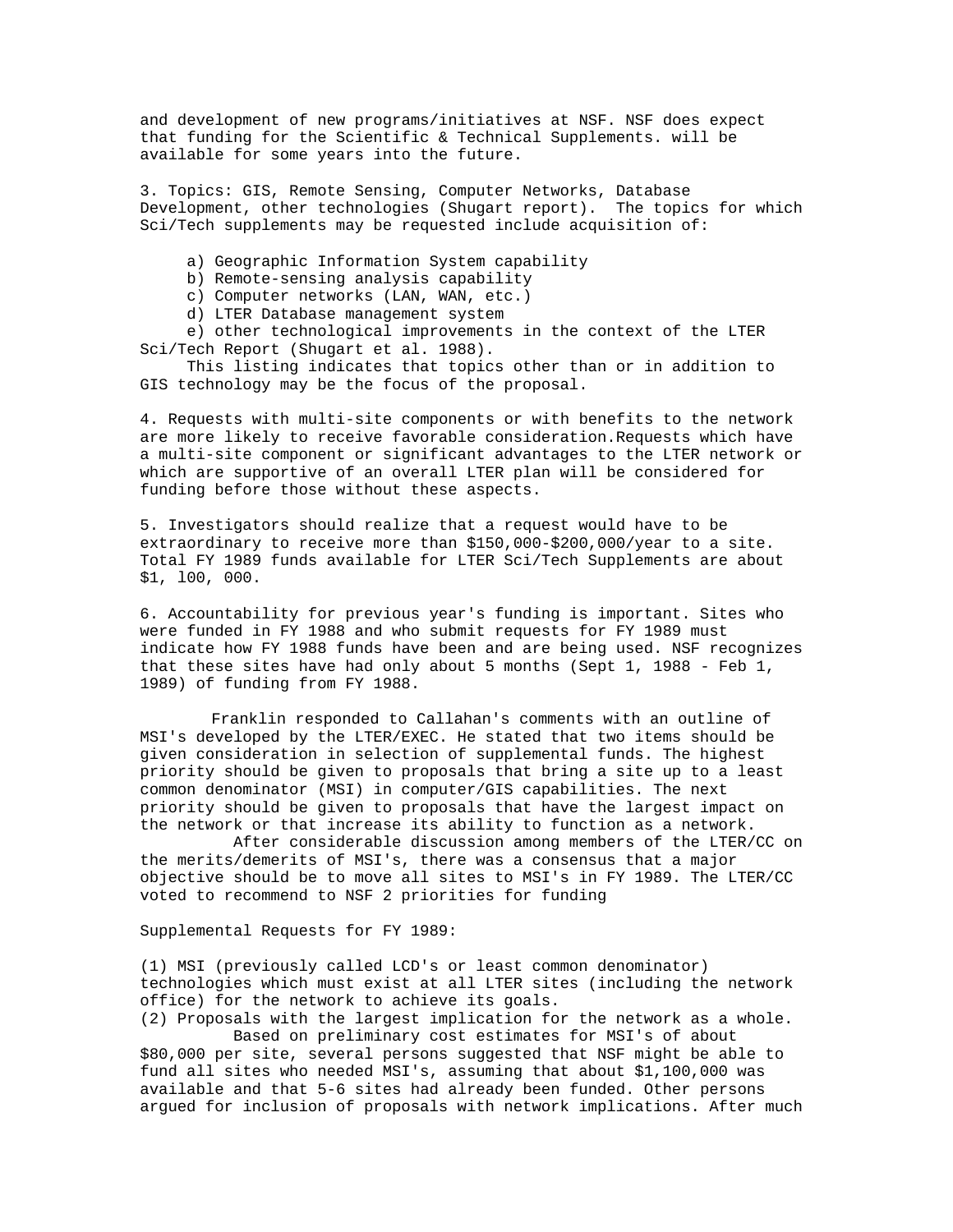discussion, both categories were included in the recommendation to NSF as priorities for FY 1989 funding.

In a discussion of costs, several persons said that multi-year commitments to personnel (such as a GIS technical expert) are a problem. Core budgets are increasingly being squeezed to accomodate recurring costs. It was pointed out that LTER was designed only to be a base of funding around which a larger program was to be built. Other sources of funding for LTERs were discussed. Callahan pointed out that some sites which allocate little or no funds for salary support for senior PI's have an easier time with budgetary problems.

The discussion ended with agreement by the LTER/CC to support the MSI concept with the recognition that not all sites may either choose to request funds in FY 1989 or choose to pursue network activities.

### 13. The LTER Network Office

Franklin outlined the need for more support and structure for the Network and described the staff of the Network Office, which is moving to the University of Washington this fall. The office will be restructured in order to provide increased network-wide coordination. The new office will consist of the Chair of LTER/CC (Franklin), an LTER Research Coordinator (currently Bledsoe), an administrative assistant (Judy Brenneman's successor), a network data manager (to be hired), and a Network Manager (to be hired).

 Position description for the Network Manager will be written in Dec; descriptions for the other 2 positions are available from the Network Office. Judy Brenneman, the current administrative assistant decided not to relocate to Seattle, sadly for the LTER Network Office and for all the sites. Judy's long-term commitment to the Network was recognized by Franklin during the LTER/CC meeting. Judy will change jobs sometime early in 1989.

Structure of Network Office

 LTER Coordinating Committee (17 Sites)

 LTER Executive Committee (4 members)

Chair, LTER/CC and LTER Research

Jerry Franklin Coordinator (NSF)

 Network Manager (to be hired)

Administrative Network<br>Assistant Data Manager Assistant Data Manager<br>
(to be hired) (to be hired)

(to be hired)

14. Progress on Current Intersite Projects

Magnuson reported on the Spatial and Temporal Diversity Workshop which was held at Trout Lake in April 1988. He discussed how the data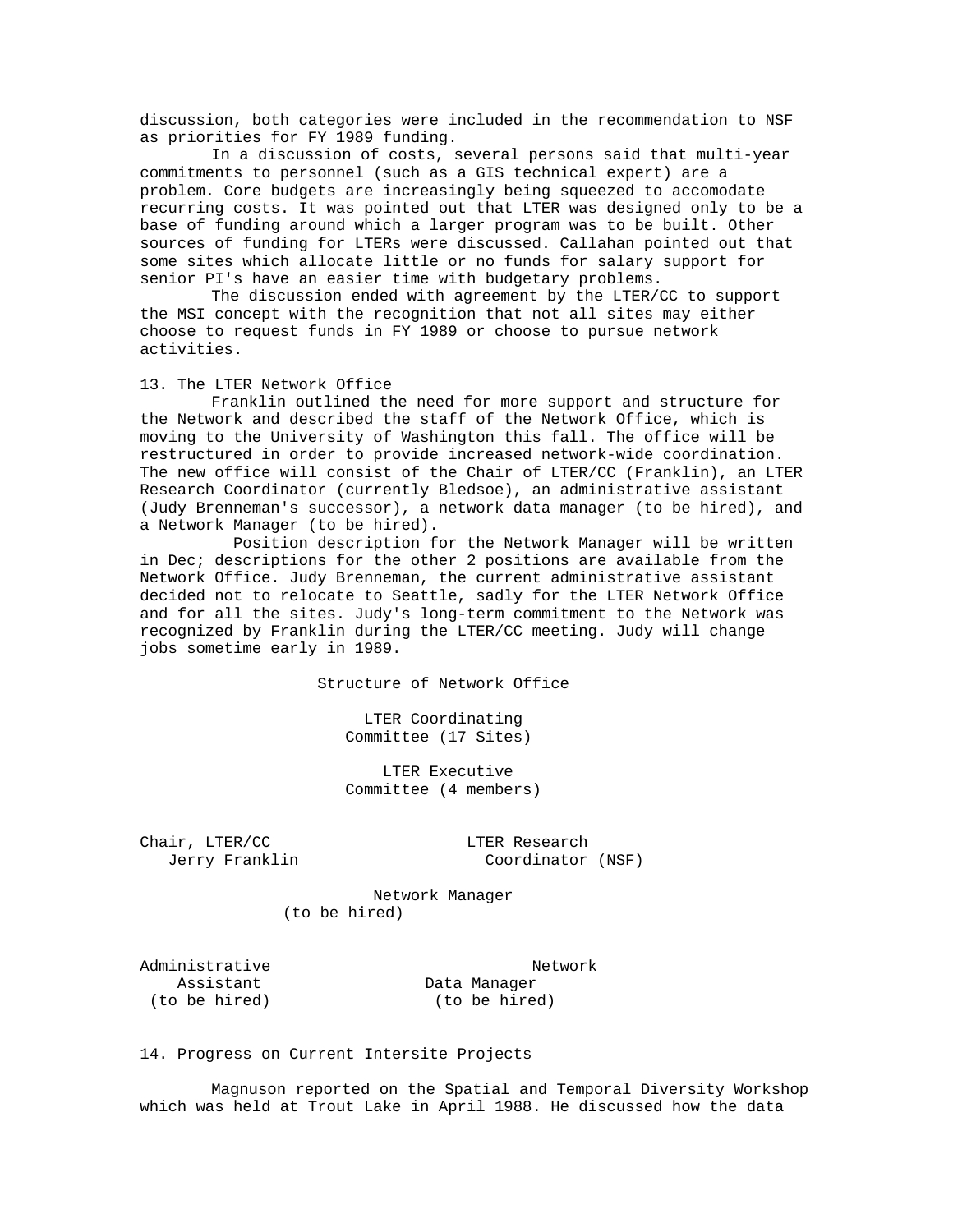from 12 different sites were used by the representatives from these 12 sites. A series of 3-4 manuscripts are being written. Pat Webber commented on the Climate Workshop held in August at the Niwot Ridge site. Dave Grigal, speaking for Dave Tilman, said that progress had been slow on Tilman's intersite project, due to an intensive field season. Tilman plans to work on the project this fall. Jim Gosz commented that an anti-El Nino signal was developing the South Pacific Ocean. He thought that the LTER Network might want to look for evidence of this effect at all the sites. 15. Discussion of All Scientists' Meeting in 1990 The last meeting was held at Lake Itaska in 1983, with about 10 persons/site attending. The meeting lasted 3-4 days and was considered to be very successful. Increased size of the meeting (17 sites x 10+ persons/site = 200+ persons) and increased costs were discussed. Gus Shaver and others spoke enthusiastically in favor of a meeting and its importance in development of an "LTER spirit". Franklin asked all site representatives to talk with their groups to determine interest in such a meeting and to report their findings at the April 1989 LTER/CC meeting. 16. Dates, Scheduling for Future Meetings & Workshops 1988 DEC 19 David Foster's GIS committee 1989 JAN<br>6-7 6-7 LTER/EXEC mtg., Washington DC 6-7 Long-Term Sci/Tech committee mtg. (Gosz etc.) Spatial/Temporal writing group, Trout Lake WI  $MAR$ <br> $1-2$ 1-2 LTER Modeling Workshop, Univ. Virginia<br>6-7 AERC workshop on Natl. Center AERC workshop on Natl. Center APR<br>12 12 12 LTER Exec committee, Sevilleta, N Mexico<br>13-15 LTER/CC mtg., Sevilleta, N Mexico 13-15 LTER/CC mtg., Sevilleta, N Mexico<br>26-28 Possible NSFNET Networking Worksho Possible NSFNET Networking Workshop, Ill. super computer center, Illinois MAY (Decomposition workshop, Mellilo) JUN 1-2 LTER/EXEC mtg., Washington DC AUG<br>6-11 6-11 Ecological Society America mtg., Toronto, Canada LTER Data Managers symposium, with ESA SEP (Trace Gas workshop, Melillo) OCT<br>11 11 LTER Executive committee mtg., Harvard Forest LTER/CC mtg., Harvard Forest & Hubbard Brook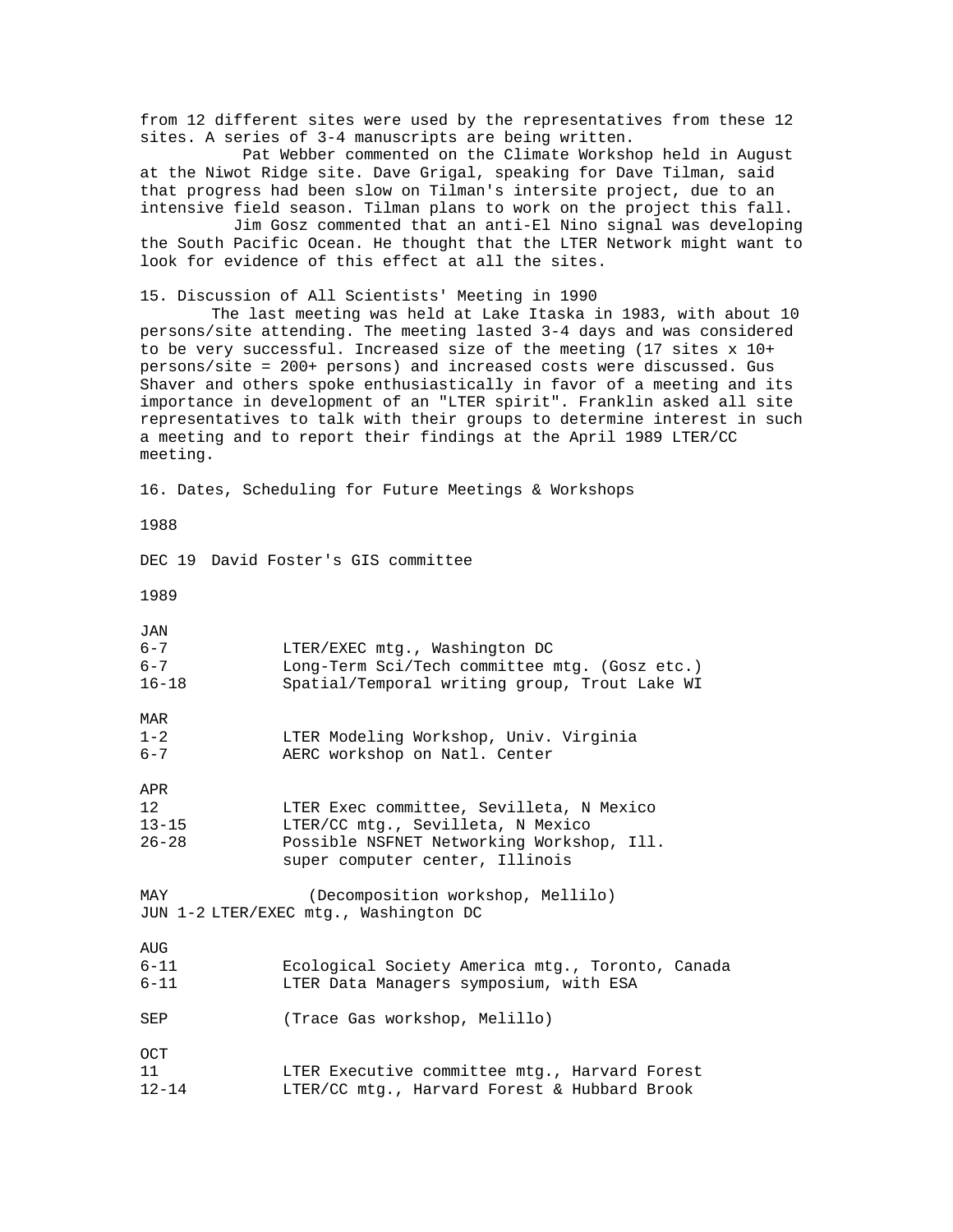17. Rotation of Members of LTER Executive Committee

Members rotate, one per year. Vernberg's replacement will be elected in April 1989, replacing Vernberg at the Oct 1989 LTER/CC meeting. Lauenroth will be replaced in 1990, Magnuson in 1991. An alternate for the LTER/EXEC, replacing Tilman, will also be elected in April 1989.

#### 18. Publication Plans

The LTER Network News is published twice a year. Issue #4 was distributed at the meeting; issue #5 is planned for completion in January 1989. An increase to 4 issues per year was discussed; no decision was made. Judy Brenneman will update the LTER Guide Book (the "blue book", edition #5) by mid-December and the LTER Directory by early 1989.

#### 19. Other Activities

The activities of EPA in long-term research will be investigated by several persons (Gosz, Melillo, Magnuson?).

Melillo gave a brief report on the U.S. IGBP activities and the international IGBP program. There seems to be some confusion about the Program and its possible sources of funding.

#### 20. Goal Setting Exercise

In a continuation of an exercise begun at the April 1988 LTER/CC meeting, a number of research and operational goals were discussed. Then everyone voted on goals, resulting in the following rankings.

RESEARCH GOALS: (topic 1, most important)

1. Conduct parallel manipulative experiments across LTER sites and test predictions

2. Conduct comparative studies to test ecological theories in a broad array of ecosystems

3. Predict and test predictions of effects of climate change on ecosystems

4. Synthesize long-term, landscape-level ecological principles across sites

5. Develop predictions across scales, from small scale to global

6. Determine sensitivity indices, directions of ecosystem change

7. Compare ecosystem processes that buffer change

8. Extrapolate LTER results to a broader geographic region

9. Conduct comparative analyses with remotely-sensed data

10. Incorporate studies of biodiversity into LTER research

# OPERATIONAL NETWORK GOALS

- 1. Develop network capability (LAN, WAN)
- 2. Develop GIS capability
- 3. Develop LTER as a leader in U.S. IGBP
- 4. Develop question-driven intersite data bases
- 5. Transfer information from basic research to applied problems
- 6. Develop interactive computer-based data base management system